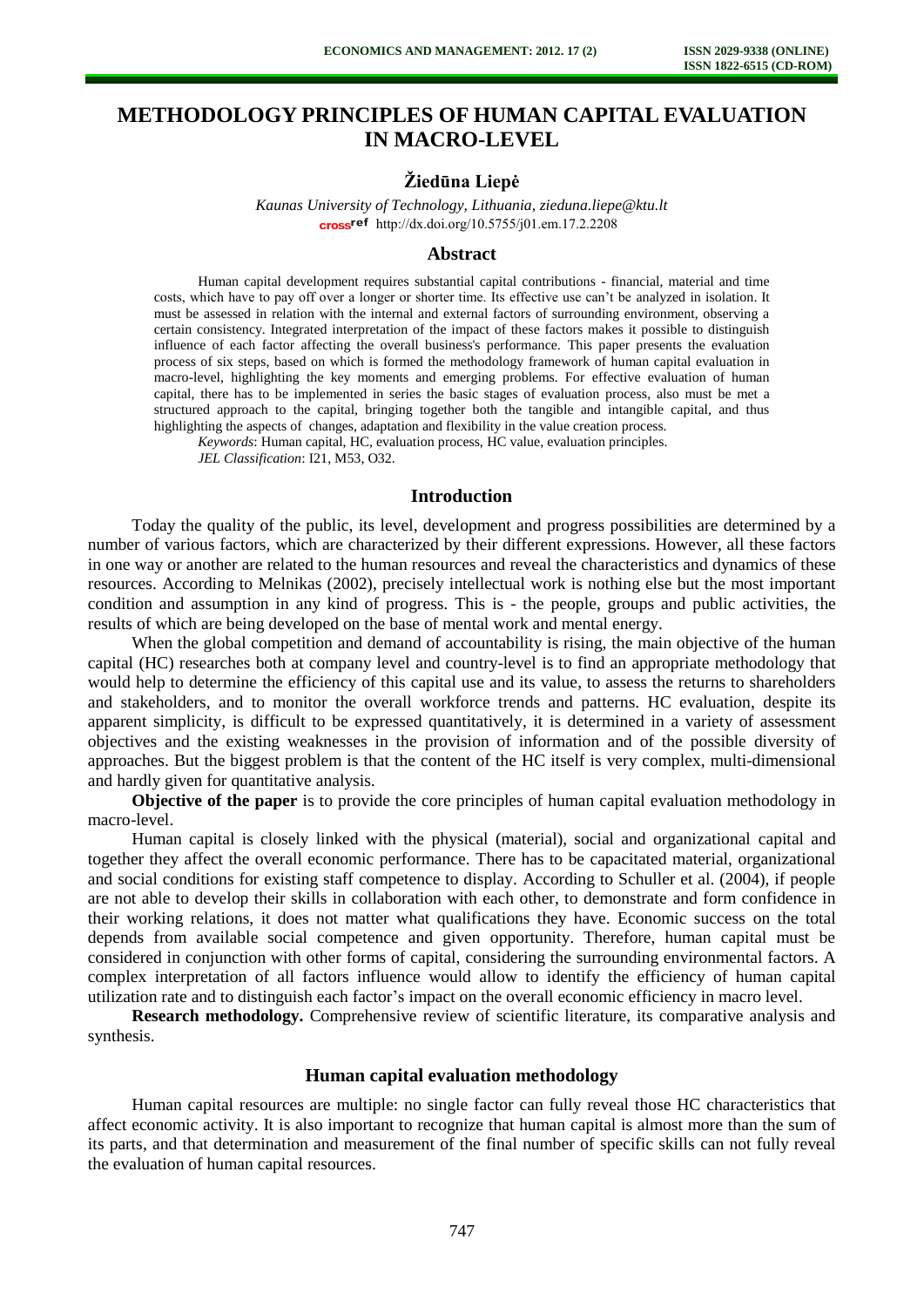A proper combination of different types of capital it is obtained a synergy effect. Investing, together with the innate abilities, is the most important human capital development condition. Investments are needed not only to education and training system, businesses companies as well make substantial investments into human capital development. Also no less important role in this process have recently played the development of personal competence, which also requires time and financial resources. All these costs are included in the cost of human capital formation, but their evaluation is quite tricky.

Generally, evaluation is - a complex process which requires pre-thought out and well planned. In the evaluation process of human capital there can be distinguished six core stages which implemented consistently allow the evaluation of intended object, in our case - human capital (Figure 1).



**Figure 1.** Main stages of evaluation process (adopted from Weiss, 2006)

Theoretical studies (Sakalas, Liepe, 2011) have shown that various authors are using different methodologies for HC evaluation, but there is no single model for evaluating the effectiveness of HC. Forming the HC evaluation methodology, the first four of the six steps in the Figure 1, requires the detailed consideration, therefore they will be analyzed in upcoming sections.

In the fifth step of the evaluation process is proceeded the data collection, analysis and conclusions are formulated, and in the sixth step is presented and delivered to the public and assessment institution the report of performed investigation. According to Kardelis (2002), in the last stage it is very important to ensure the validity of the research object, external and internal environment, the concreteness, brevity, solidity and provide a high level of visualization.

#### **Main research goal formation**

In the first stage of the evaluation process should be formed the main research question or a set the goal. Well formulated question is a foundation of the research project, therefore has to be assessed the possibility to collect the necessary data to answer the raised question or reach the goal.

Evaluating the human capital and setting the main research goal is important to bear in mind at what level will be done the evaluation of human capital. HC value can be considered at three levels:

- **–** an individual level, involve evaluation of the particular individual competencies and costs needed to achieve them. This is probably the most investigated area, which is encountered in assessing by the employees' suitability for one or another job approach (Murray & Efendioglu, 2007; Baron & Armstrong, 2007; Bontis & Fitz-enz, 2002; Mayo, 2001);
- **–** an organizational level, where may be given a group unit level, organization and union corporate level. Not only individual level, but also the organizational level considers the whole company through the integrated portfolio of capacities. Here emerge the problem of company's HC assessment and optimization in the value creation unit. On the other hand, there exist an intermediate group approach between the two levels, where groups of employees have their own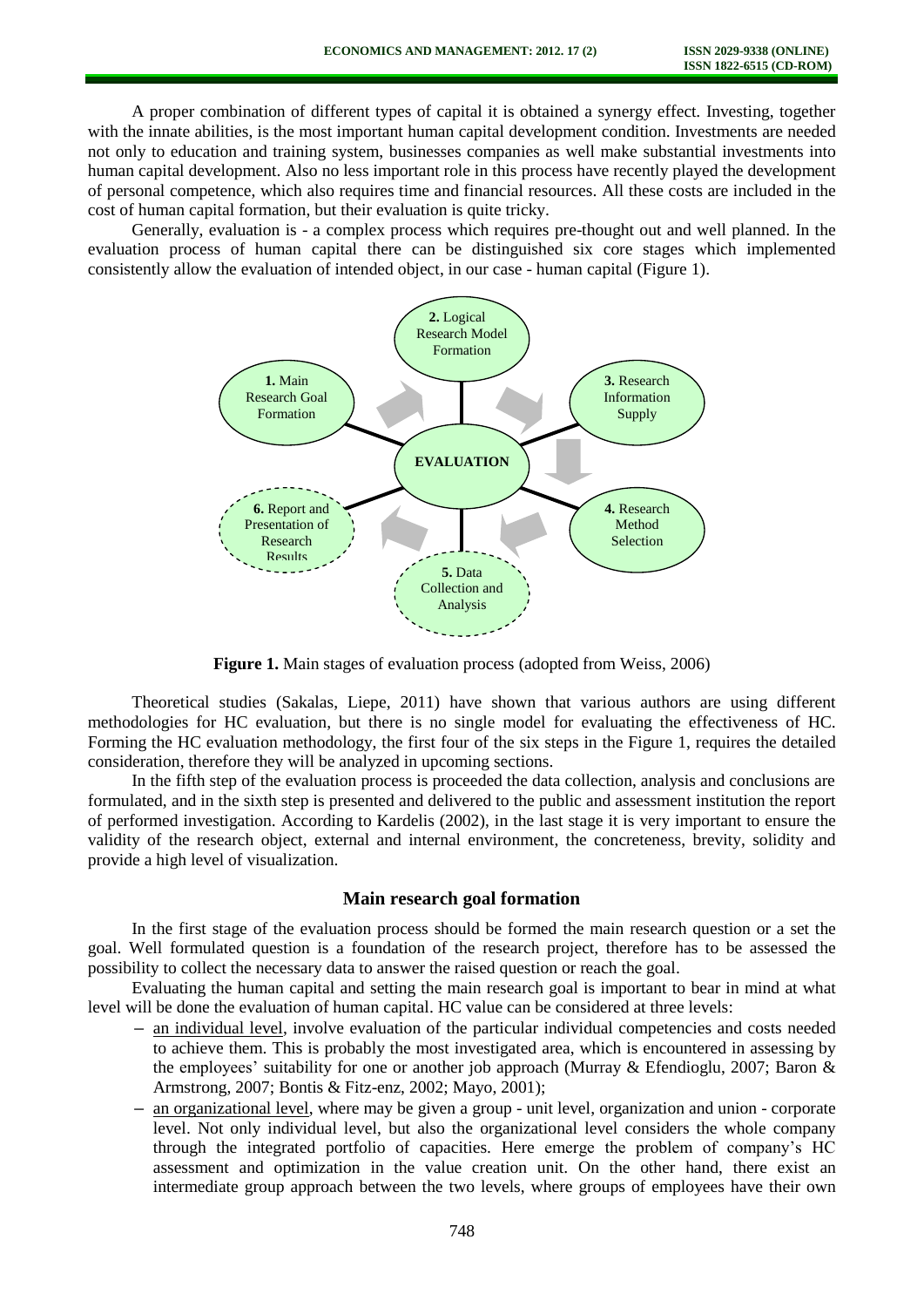HC value. This dimension is particularly important when employees are compared within the company and then is explained whether the staff development means are really focused on HC value increase. Scientific researches at organizational level are deeply summarized in Scholz, Stein, Bechtel (2004) works;

**–** a macro level include evaluation of the HC at the level of country and different industry branches. Today it is one of the most problematic areas of research.

Although in all levels dominate the same methodological principles, there exist quite expressive problem solving features, which are determined by the information available, the receiving means and the like.

It should be noted that it is important not just what is embedded in the formation of HC (which is the determination of creation of value), but what is the efficiency of the generated HC, which is determined by the interaction of this factor with the material, organizational and social factors and the system affecting environment.

Efficiency, productivity studies in macro-level depends on both the environment and the development level of analyzed system. The environment is characterized by a level of work force competence, workingage population, economic situation, for example, unemployment level and so on. The intrinsic level and the results achieved are determined by the development level of individual system components.

#### **Logical Research Model Formation**

In the second step of the evaluation process is formed a logical and scientifically based research model. This stage seeks to show all the possible types of researched capital components, their aggregation and interaction description possibilities. In the development of this model should be observed the following basic principles:

- **–** a systemic approach treating all system elements as interlinked, influencing each other and influenced by the environment surrounding the system. This approach allows treating HC evaluation at economy-level as a subsystem of the overall HC evaluation system;
- **–** reliability the model must be methodologically grounded, structure logical based, its appliance results secure and logically read;
- **–** universality the model must be suitable for the HC assessment in other countries, observing the results should be comparable. Implementation of this principle it is achieved comparability of results between the parties;
- **–** simplicity the model must be clearly understood and easily interpreted.

Human capital may be an individual property, but its value in practice depends on many social factors and social relations. Therefore, it can not be considered and evaluated in isolation; it must be understood and analyzed in relation with other forms of capital, only then it will be possible to reveal his role in the overall economic efficiency development process.

Similarity of HC and physical capital is that both the tangible and HC has its price, performance opportunities, it also loses its value over time and must be reversed, and for utilization of the one and of the other must be provided with good organizational and social conditions. However, HC is not the owners' property; it is recruited for a certain period of time in mutually acceptable terms, which are often determined not by a real HC - the value of competence, but by the specific environmental or internal conditions. For example, unemployment, high educational level of unemployed people reduces the price of the country's work force. But the main difference is that HC may not be tangible, bought or otherwise used. HC is materialized in particular individual and in the market can only be sold only its service and itself HC management as the property can not be sold or transferred, unless in the case of slavery.

As already mentioned, the human capital affects both physical and structural and relational capital and vice versa. Examining the affect of each factor on result in isolation, we face a problem when the alteration of the overall result is attributed only to this factor. In scientific practice we can often face with a case where it is alleged that the same GDP growth rate has been received because of human capital increase, and because of the brand and because of the new techniques and technology changes. Significantly lower estimation errors will be in the case when the inter-related factors are combined into a single whole.

In order to detect the interface between different forms of capitals, it can be taken advantage of the "Skandia" value classification scheme (Bontis, 2000), which was a slightly transformed and adjusted for HC structural analysis and evaluation in macro level. The total capital value is divided into two major parts - the material and intellectual capital (see Figure 2). In the first row, intellectual capital is divided into human and structural capital. Human capital includes knowledge, qualities, organizational skills, flexibility, exceptional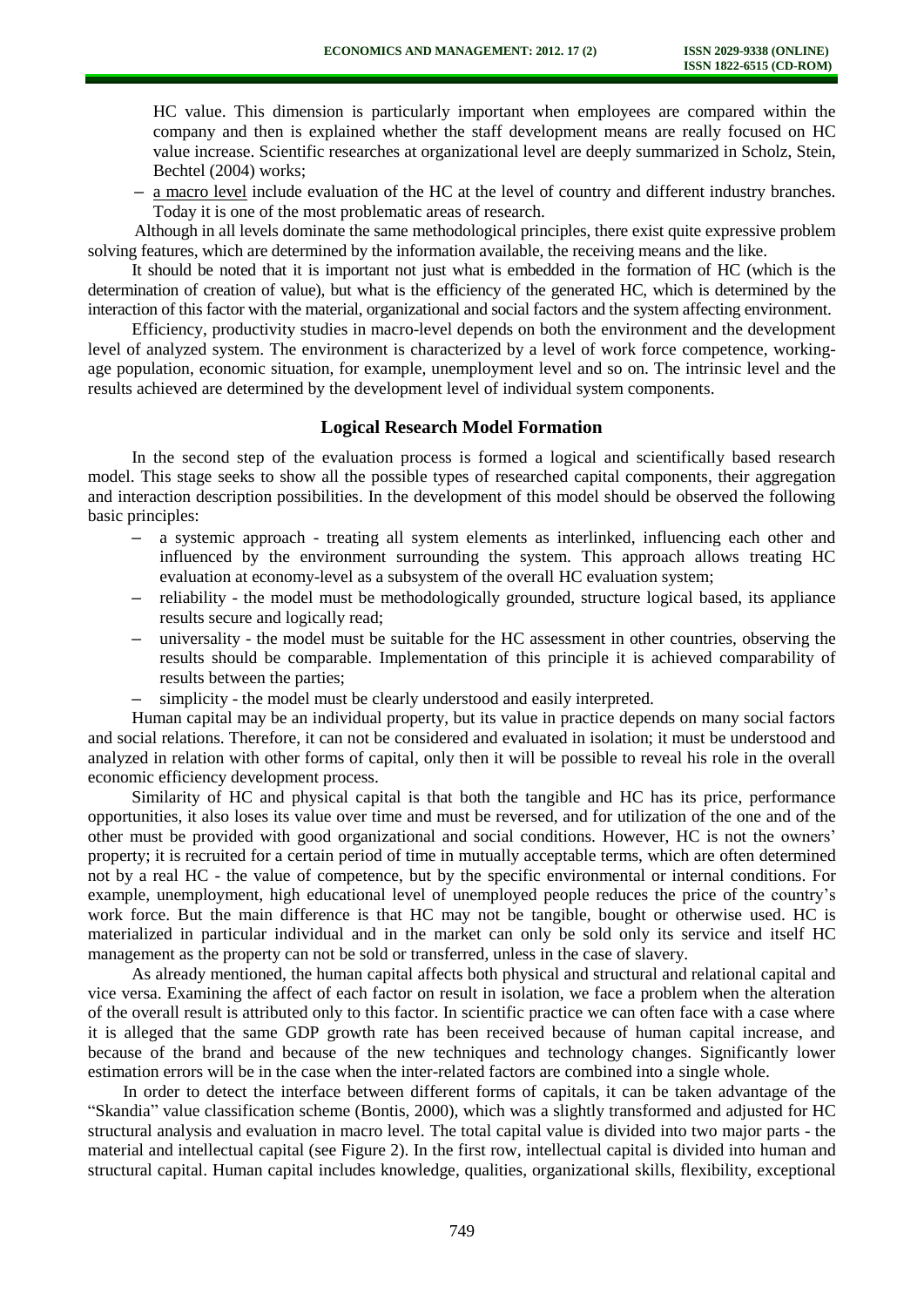talents and abilities of the people. Structural capital is associated with the processes, systems and intellectual property (trademarks, patents, copyrights, etc.). From the latter may be excluded relational (connections) capital, which includes a variety of business process affecting organizational relations with the outside operating partners, customers, suppliers, investors and other participants. This capital should be allocated to the two groups:

- the first one includes such clearly understandable, but hardly implementable indicators as image, credibility, and the like;
- the second one includes specific indicators, which reflect the state of already summarized characteristics. This is protection of industrial design, trademark, company brand, and name, advertising and similar.



**Figure 2**. Adapted intellectual capital structure by "Skandia"

Organizational capital demonstrates the innovativeness or an ability to innovate and expand. Process capital describes the value of internal efficiency. In "Skandia" scheme instead of financial capital was identified tangible capital, which consists of a long-term and short-term capital.

For comparison, there also exist other capital classifications. But as it was underlined earlier, in scientific literature HC is mostly analyzed in individual or organizational levels. According to Scholz et al. (2004), from the company's point of view, the general resources of the company's capital consist of financial capital, physical capital, organizational capital, relational capital and human capital. As can be seen from Table 1, the intellectual capital, including the HC is an important component of the company's capital resources (see Table 1).

| Enterprise capital resources = Enterprise value |            |                      |                         |                           |
|-------------------------------------------------|------------|----------------------|-------------------------|---------------------------|
| Financial                                       | Physical   | Human                | Organizational          | Relational                |
| capital                                         | capital    | capital              | capital                 | capital                   |
|                                                 |            |                      |                         |                           |
| Liquid                                          | Buildings; | Knowledge /          | Structural              | Relations with            |
| instruments;                                    | Machinery; | intelligence;        | capital;                | customers;                |
| Requirements;                                   | IT         | Skills:              | Process capital;        | Relations with suppliers; |
| Financial                                       |            | Flexibility          | Market image            | Alliances / Networks      |
| injections                                      |            |                      |                         |                           |
| Balance sheet assets +                          |            | $HC +$               | Other intangible assets |                           |
|                                                 |            | Intellectual capital |                         |                           |

**Table 1.** HC as an integral part of the company's value (Scholz, Stein, Bechtel 2004) **Enterprise capital resources = Enterprise value**

Intangible assets as other assets create value. People lend their personal human capital for the organization, as they hope for some kind of benefit back in various forms. They become an asset who is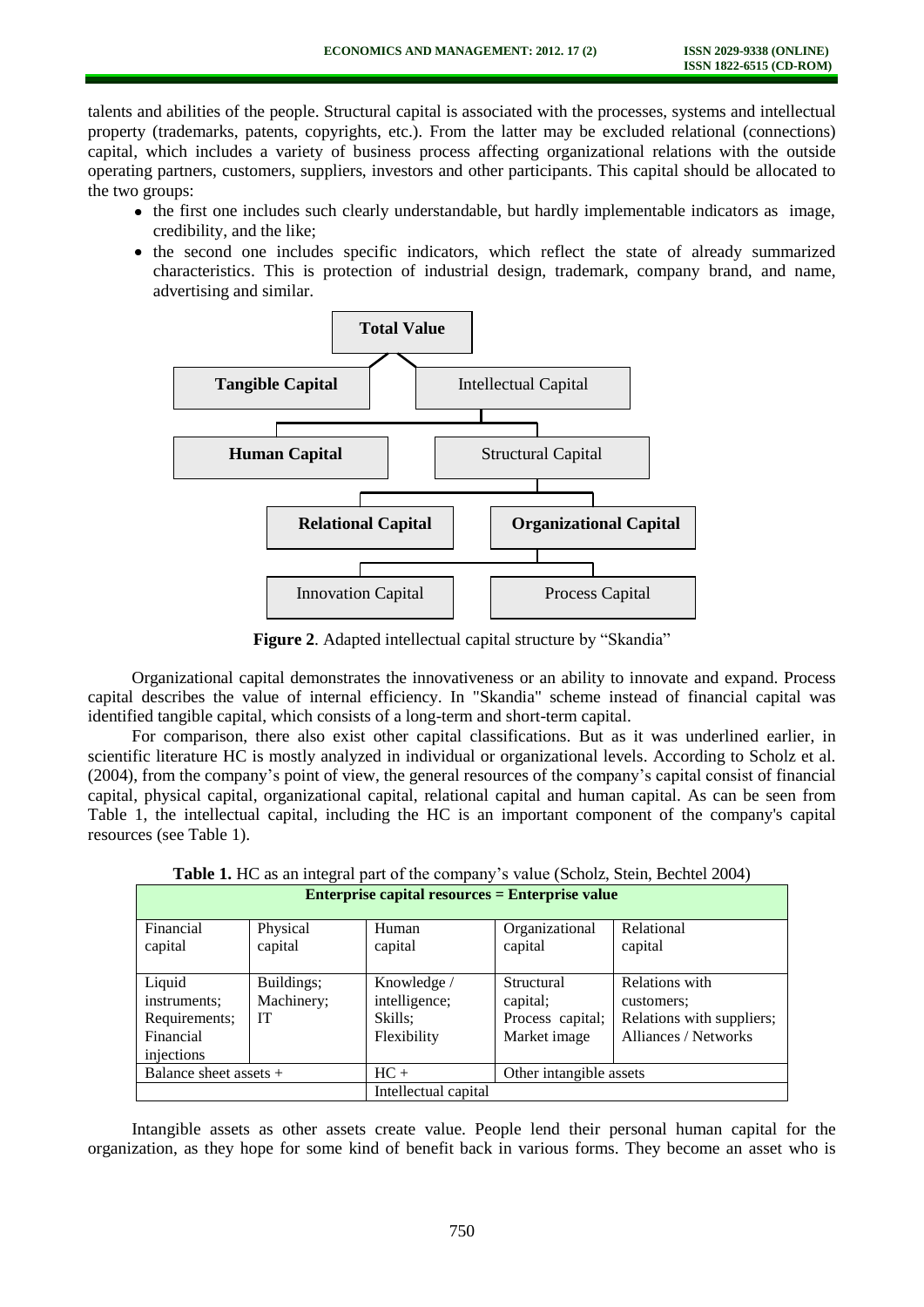capable of creating value for others, and the beneficiaries for themselves. Accordingly, Brooking (1996) allocate: Company  $=$  Material assets  $+$  intellectual capital, distinguishing in the latter:

- **–** market assets (brand, customer loyalty, license, franchise);
- **–** intellectual property as assets (innovations, patents, copyrights, secrets);
- **–** human assets (that all the staff with his skills, experience, competence);
- **–** infrastructure assets (communication technique and technology, communication culture).

As can be seen, a structural approach to capital combines various forms of capital, including both tangible and intangible capital, and thus highlighting the changes, adaptation and flexibility aspects of the value creation process. Therefore, the synergy although of different, but significantly affected by each other forms of capital, allows us to express the impact of all the factors on the overall outcome. In accordance with the presented "Skandia" scheme in Figure 2, we integrate all the capital forms in the following equation (1) in order to evaluate HC relative level in macro level:

$$
Y = f(Ct; Ch; Cr; Co)
$$
 (1)

here: *Ct* – tangible (physical) capital (long-term and short-term capital);

*Ch* – human capital (educational level, research and development, training and refresher course level and etc.);

*Cr* – relational capital (trademarks, patents, networks, copyrights, etc.)

*Co* – organizational capital (innovation proccesses, information technology level, etc.

In the scientific research practice there can be found different indicators and criteria of HC evaluation at macro level. Noorbakhsh et al. (2001) estimated the HC using the following evaluation criteria such as: students' number with acquired secondary education, the number of working-age population with secondary education and tertiary education. He states, that the first evaluation criterion indicates the flow of investment in HC, the other two - shows the quantity of tertiary education resources in the country. Warner (2002) proposed to calculate the rate of HC as a simple and standardized (of population in higher education) average of indicators (i.e, primary, secondary and tertiary level) and a subjective measure of learning quality collected in interviews with business managers. Hanson (1996) expressed HC through adult literacy level squared and showing the quantity of higher education and learning resources. For the indicator square there was used the outside hypothesis of higher education. Haveman and Wolfe (2003) expressed the HC's contribution to the economy in the number of population and demographic characteristics (eg, working-age population and the number of people employed).

The equation (1) is formed not just to apply the different combinations of particular capital forms and indicators reflecting them, but in order to use them as a whole, in this way revealing the influence of all factors on the outcome performance and to determine the rate of the variables, that contribute to the development of HC and the general economic well-being.

Human capital and its operating environment have to be compared and combined with each other in order to properly assess the human capital and its rate in macro level. In the equation (1) reflected HC (*Ch*) and other factors (*Ct, Cr, Co*) impact on the performance evaluation system, allows to go further to the determination of individual components expressing factors, collection of proper information data base and research method selection.

#### **Research information supply**

The third stage of evaluation process ensures the operations of information collection needed for the model formation. Evaluating HC, such indicators, as a number of learning years or level of education achieved reveal perfectly the skills and competencies of individual. However, their disadvantage is that they do not reflect the HC, which was acquired by not formal but professional training or gaining experience, in addition the different characteristics (in different countries) are hardly comparable. Evaluating human capital, are also used tests and questionnaires in which are assessed students achievement or adult skills (the Programme for International Adult Literacy Survey, IALS). Similar studies allow identifying only individual skills and competencies aspects and are limited by used methodologies (sample size, the issues and parties circle).

In order to assess the value of HC, many studies have sought to collect data about income of human life period in the labor market's dependence on acquired education. However, this analysis overlooks the importance of "collective knowledge and skills", which are formed in organization and other collective communities. Analyzing in organizational level it should be noted that, despite the fact that HC is attached to an individual, by conjunction of various by volume and quality human capital forms, there can be developed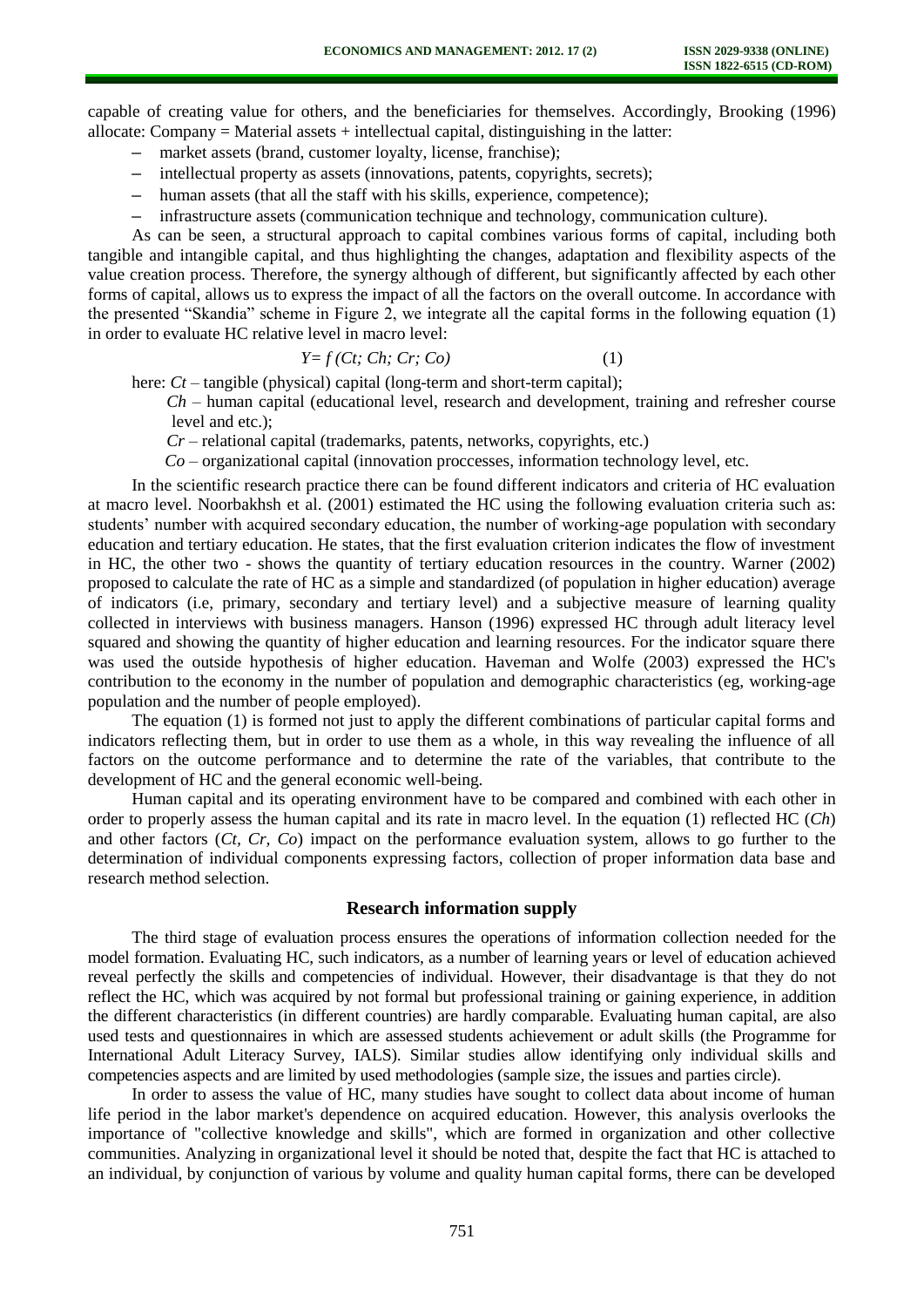organizational level competence that exceeds the simple sum of individual capitals, i.e. synergy effect occurs. At the same time it is recognized that individuals can not fully use the company's specific HC, because the employer is generally considered to be the sole buyer of specific skills and the user. On the other hand, capital conjunction prevents to evaluate the contribution of particularly characterized employees. And finally, it is very difficult to assess in such a way the invisible, hidden and mixed HC forms.

Mentioned disadvantages of the existing evaluations require caution and a very careful choice of variables required for HC evaluation. HC indicators, based on a formal one index must be supplemented by specific indicators based on the evaluation of knowledge, skills and competences, though to do this in macro level is hard because of the scarcity of available data.

Assessing at micro level, the main HC evaluation criteria is individual's experience, intellect, his particular abilities, which depends on the embedded resources and costs for its development. However, the assessment based on these indicators can actually be carried out only for the individual, at best, for a small team.

Trying to assess the macro level, there should be used more aggregated indicators that reflect the country's socio-economic environmental factors, the original indicators have to be replaced by the secondary ones, not excluding indirect, based on questionnaires research methods.

Studies in industry (macro) level, as a rule are based on both quantitative - statistical yearbooks and special research data. However, the statistical data nomenclature provided by the statistical department is negligible, so it is necessary to use the derived data and the results of special studies. While the qualitative research data increases the flexibility of the research, allows performing the expert evaluations, to assess the feedback from participants.

#### **Research method selection**

In the fourth step of evaluation process has to be pursued a search for the reliable methods of information evaluation, that will best reflect the investigative process and help to achieve the goal. If the second step provides the cognitive logic, so in the fourth step  $-$  it is implemented the highest goal of cognition: "... *you can cognize it, if it can be measured and quantified; if it can not be measured or quantified, knowledge is poor and inadequate; this may be the beginning of the cognition, but hardly this way of thinking can be called a scientific (William Thompson, Lord Kelvin, 1894)."*

There is developed a mathematical apparatus for HC measurement to proceed, starting with index method, correlation - regression analysis, cluster formation methods, factor analysis, etc. Although it is not as easy as it seems, human resources can be measured quantitatively and qualitatively. The number of people, the number of hours worked is the quantitative characteristics. A qualitative characteristic are the skills, knowledge and attributes that influence human abilities and leads to productivity growth. Costs for the level of these skills to raise, as well as for increasing the productivity of human labor is called "human investment". In qualitative researches dominate observations, interviews, document studies and others, often is used the comparative method when the data is grouped, searched correlation between them.

The carried out analysis about the HC evaluation methods (Sakalas, Liepe, 2011) suggests that in the scientific literature there are developed various metrics (Pfau & Kay, 2002), measuring systems (Fitz-Enz, 2009), models (Huselid, Becker & Beatty, 2005) summarized HC evaluation methods (Scholz, Stein, Bechtel, 2004), whose selection is determined by their application level.

There asserts a clear differentiation of evaluation methods. There are used methods based on indicators, value-added, profit oriented and others methods. This increases the opportunities for applied methods differentiation, selecting the most appropriate methods for their particular situation. Unfortunately, there is underused the possibility of integrating the methods, which could greatly expand the use of the methods. Also, today's topicality is more focused on the HC evaluation in individual and organizational level, consequently in partial is forgotten the importance of this problem solution in macro-level. Proper use of the methods would allow to expand the information base opportunities and to raise the research level to the next scale.

#### **Conclusions**

The core principles of human capital evaluation methodology presented in this paper allows the formulation of the several essential statements:

- 1. In the formation of HC evaluation methodology, from the presented six steps of evaluation, the first four require the detailed consideration, whereas they show the main problems of an effective assessment;
- 2. The complex interpretation of all the factors affecting HC development, permit to distinguish the impact of each factor on the overall performance in macro level;